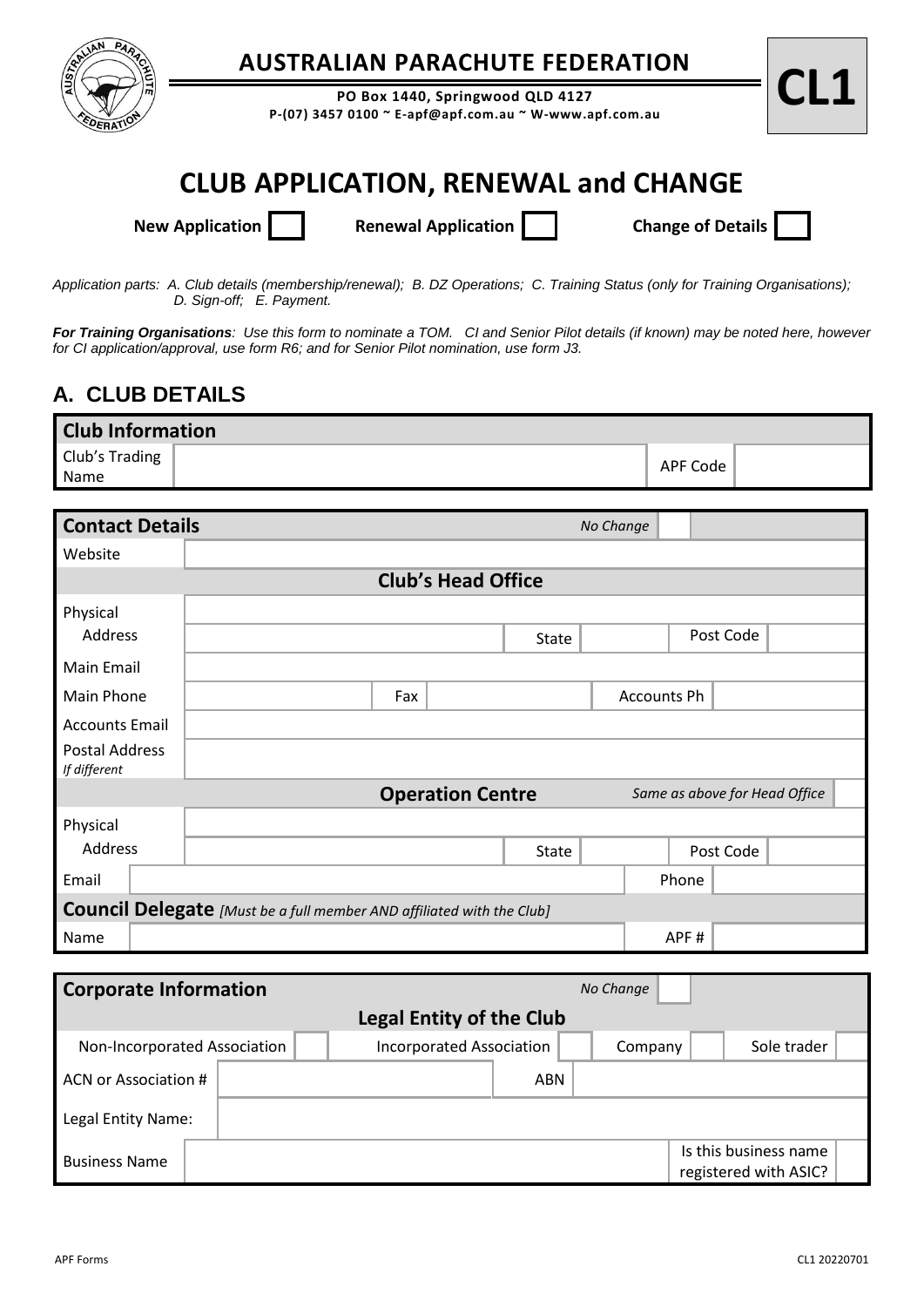### **B. DROP ZONE OPERATIONS**

|                                     |                    | <b>Drop Zones</b>                                                                                                                                                     |                    | No Change                                |                          |  |  |  |
|-------------------------------------|--------------------|-----------------------------------------------------------------------------------------------------------------------------------------------------------------------|--------------------|------------------------------------------|--------------------------|--|--|--|
|                                     |                    | For DZs used no more than 7 operational days in any one-month period and no more than 3 months<br>in any one calendar year, see regulations for Parachuting Displays. |                    |                                          | <b>Requires</b>          |  |  |  |
| ID                                  | <b>Name</b>        |                                                                                                                                                                       | <b>Coordinates</b> |                                          | <b>STO</b><br>Inspection |  |  |  |
| 1 Primary                           |                    |                                                                                                                                                                       |                    |                                          |                          |  |  |  |
| Class/Conditions                    |                    |                                                                                                                                                                       |                    |                                          |                          |  |  |  |
| 2 Secondary                         |                    |                                                                                                                                                                       |                    |                                          |                          |  |  |  |
| Class/Conditions                    |                    |                                                                                                                                                                       |                    |                                          |                          |  |  |  |
| 3 Other                             |                    |                                                                                                                                                                       |                    |                                          |                          |  |  |  |
| Class/Conditions                    |                    |                                                                                                                                                                       |                    |                                          |                          |  |  |  |
| 4 Other                             |                    |                                                                                                                                                                       |                    |                                          |                          |  |  |  |
| Class/Conditions                    |                    |                                                                                                                                                                       |                    |                                          |                          |  |  |  |
| 5 Other                             |                    |                                                                                                                                                                       |                    |                                          |                          |  |  |  |
| Class/Conditions                    |                    |                                                                                                                                                                       |                    |                                          |                          |  |  |  |
| 6 Other                             |                    |                                                                                                                                                                       |                    |                                          |                          |  |  |  |
| Class/Conditions                    |                    |                                                                                                                                                                       |                    |                                          |                          |  |  |  |
|                                     |                    | <b>STO Approval:</b> I have checked the above information and certify that the Drop Zones meet all APF requirements.                                                  |                    |                                          |                          |  |  |  |
| Name                                |                    |                                                                                                                                                                       |                    | APF#                                     |                          |  |  |  |
| Signature                           |                    |                                                                                                                                                                       |                    | Date                                     |                          |  |  |  |
| <b>Attachments</b> (where required) |                    |                                                                                                                                                                       |                    |                                          |                          |  |  |  |
| Land Owner's Agreement              | (for each/all DZs) | <b>Risk Management Plan</b><br>(where DZ within 6nm of another Operator                                                                                               |                    | (where DZ within 6nm of another Operator | Letter of Agreement      |  |  |  |

#### **C. TRAINING STATUS** *For Training Organisations Only*

*NOTE: For Chief Instructor application/appointment, use Form R6. For Senior Pilot nomination, use for Form J3.*

|                                   |                                                             |        |     | <b>Aircraft Information</b>           |  |                | No Change |  |                |      |                      |  |
|-----------------------------------|-------------------------------------------------------------|--------|-----|---------------------------------------|--|----------------|-----------|--|----------------|------|----------------------|--|
| <b>Type</b>                       |                                                             |        |     |                                       |  |                |           |  |                |      |                      |  |
| Rego                              | VH-                                                         |        | VH- |                                       |  | VH-            |           |  |                | VH-  |                      |  |
|                                   |                                                             |        |     | <b>Senior Pilot</b>                   |  |                | No Change |  |                |      |                      |  |
| Name                              |                                                             |        |     |                                       |  | APF#           |           |  |                | JPA# |                      |  |
|                                   | <b>Chief Instructor</b><br>No Change                        |        |     |                                       |  |                |           |  |                |      |                      |  |
| Name                              |                                                             |        |     |                                       |  |                |           |  | APF#           |      |                      |  |
|                                   | Training to be offered:                                     | Tandem |     | <b>AFF</b>                            |  | <b>SFF SLD</b> |           |  | <b>SFF IAD</b> |      | Other                |  |
|                                   | Written intention to appoint applicant as the CI (attached) |        |     |                                       |  |                |           |  |                |      |                      |  |
| <b>Training Operations Manual</b> |                                                             |        |     |                                       |  |                |           |  |                |      |                      |  |
|                                   | <b>APF Standard</b>                                         |        |     | New modified TOM requested & attached |  |                |           |  |                |      | Current modified TOM |  |